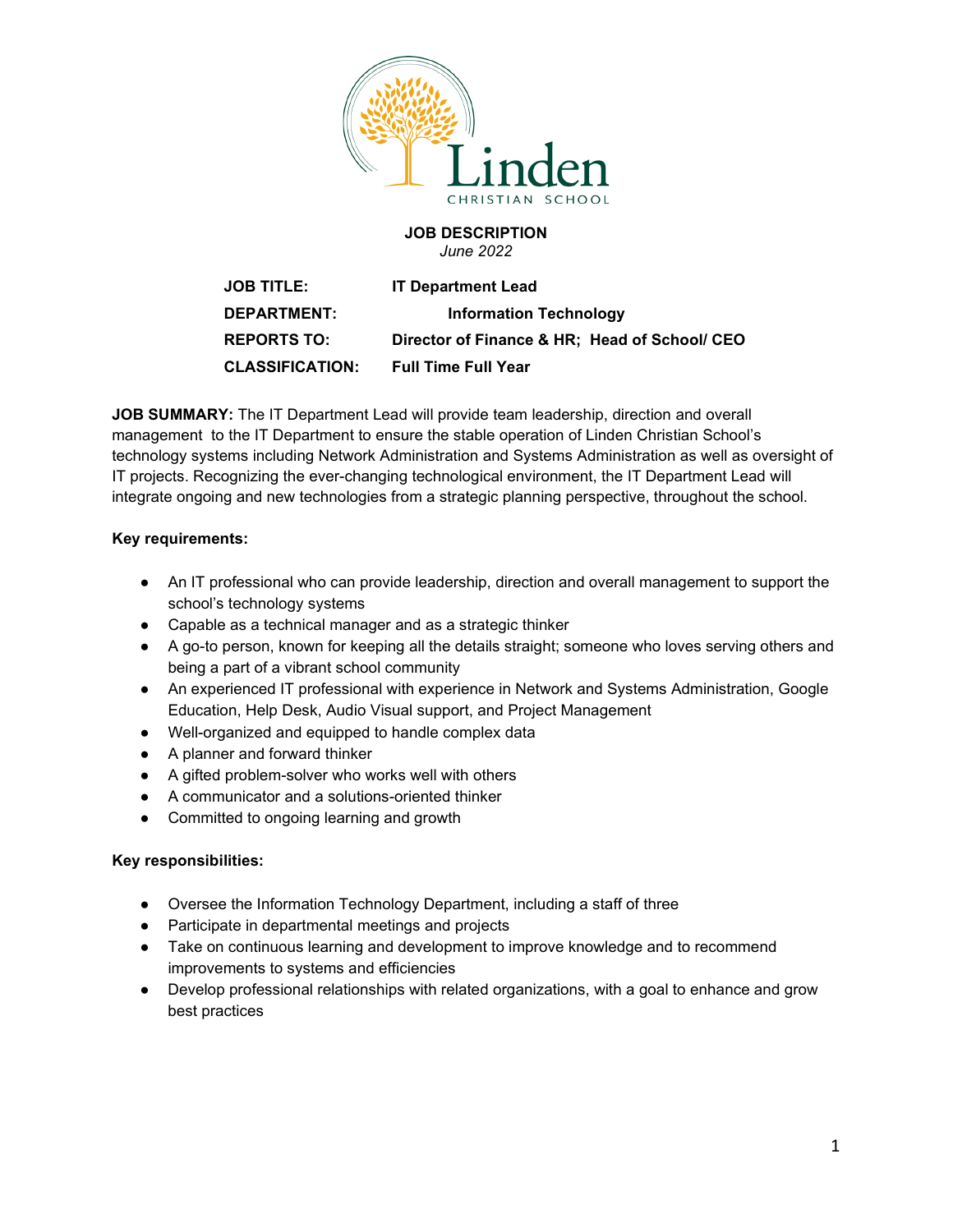# **Key Responsibilities (continued):**

- Communication
	- $\circ$  Ensure effective communication with system users and senior management
	- o Provide regular communication regarding IT information through All Staff Meetings, All Staff emails, and direct communication
	- $\circ$  Act as the primary IT liaison with Grant Memorial Church IT and AV staff, developing cooperative relationships and standardized procedures
	- o Represent the IT department throughout the organization
- Team Management
	- o Provide leadership and direction to the IT Department
	- o Ensure each Team member has a current job description
	- o Oversee cross-training of Team members
	- $\circ$  Meet regularly with Team members on an individual basis; conduct regular performance reviews
	- $\circ$  Coordinate team meetings on a regular basis; track discussions and follow-up on action items
	- o Work collaboratively with IT Education Coordinator
- Help Desk Management
	- $\circ$  Ensure the team is equipped and trained to respond appropriately to user requests and to assist in troubleshooting and solutions
	- o Oversee the HelpDesk ticketing system; assist with HelpDesk as needed
	- o Ensure the user experience is positive
	- o Provide statistical reporting of Help Desk functions to senior management
	- o Communicate team status and needs with supervisors
- Process Development
	- o Ensure there is a clear process for the provision of IT support
	- o Oversee communication regarding internal use of technology
	- o Responsible for Inventory and Infrastructure tracking
	- $\circ$  Ensure that there is a security focus during process development
	- $\circ$  Develop, or oversee the development of, process documentation for key aspects of the IT department
- **Budget Management** 
	- o Develop IT Operating budget in collaboration with supervisor
	- $\circ$  Participate in the regular review and management of actual expenses to budget; provide explanations for budget variances and plans to meet budget throughout the year
	- o Ensure budget is in line with overall Strategic Plan of school
	- o Assist with multi-year Capital IT Planning Budget
- **Vendor Relationship Management** 
	- o Manage relationships with IT vendors including purchasing, procurement, pricing and supply
	- o Act as liaison with external IT support contractors
	- $\circ$  Manage LCS phone systems as related to service and performance of the system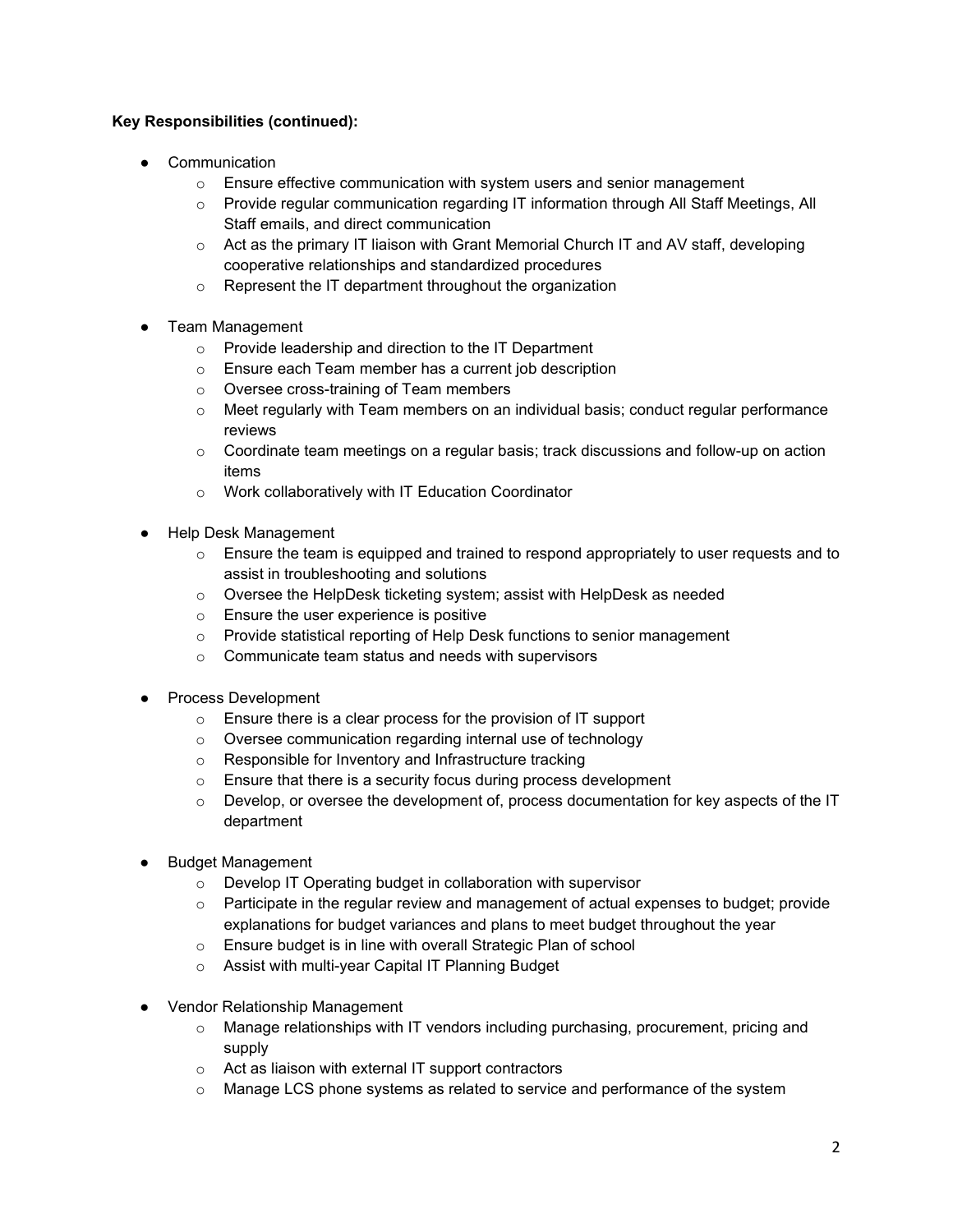- Audiovisual Management and Security Systems
	- o Oversee AV staffing and support to LCS educational needs, including classroom, remote learning, concerts, events, meetings, etc.
	- o Manage AV equipment, including inventory tracking, maintenance, replacements, etc.
	- $\circ$  Oversee management of LCS security camera system and video display units
- **Security Management** 
	- $\circ$  Ensure confidentiality, integrity and availability of the data residing on or transmitted to/from/through LCS workstations, servers and other systems and in databases
	- $\circ$  Ensure compliance with LCS security procedures: policies, audits, investigations, and security awareness
	- o Oversee cyber security protocols, procedures, and respond to potential issues
- **Strategic Planning** 
	- $\circ$  Develop, monitor and implement architectural design of IT components in accordance with LCS Strategic Plan
	- $\circ$  Understand the evolving nature of technology and incorporate strategic planning into future systems and procedures
- **Network Administration** 
	- o Firewall Management
	- o Wireless Network Management
	- o Telecommunications VOIP Management
	- o Content Filtering Management
	- o Camera System Management
- **Systems Administration** 
	- o Print Management
	- o Active Directory Management
	- o DHCP
	- o Backups
	- o RMM Management
- **IT Projects** 
	- o As determined under the direction of Supervisors
	- o Oversee and manage IT inventory, tracking, updating, assessing future needs, disposing of inventory, etc.
	- o Manage summer planning projects, including ensuring all preparations for return to school
	- $\circ$  Participate and contribute to school teams regarding remote learning, offsite work capabilities, future education delivery planning

### **EDUCATION AND QUALIFICATIONS:**

• Completion of Grade 12;